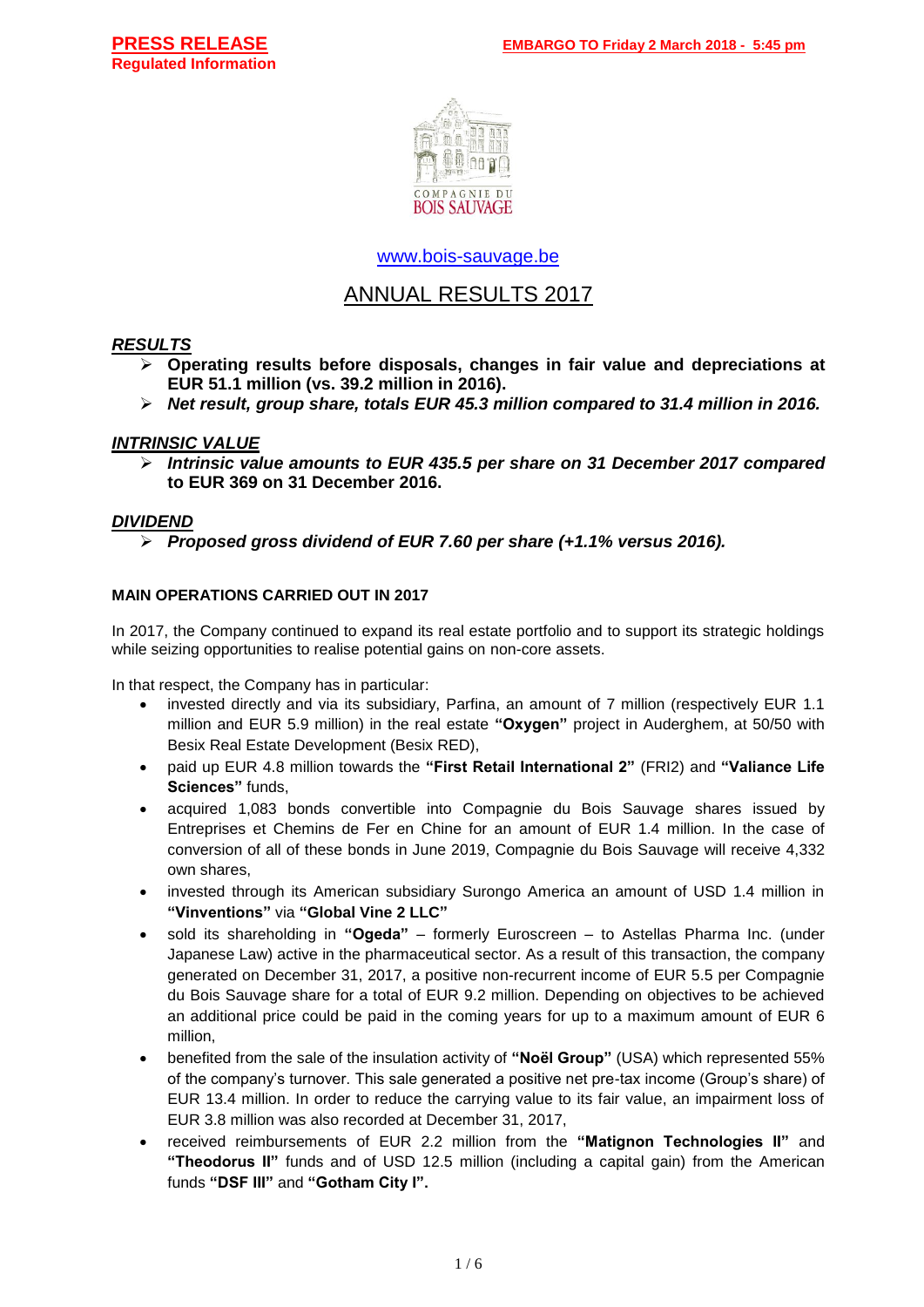#### **CHANGES IN SHARE CAPITAL IN 2017**

The Company strengthened its equity by EUR 0.7 million as a result of the exercise of 2,300 subscription rights at a unit price of EUR 290.92 in April 2017.

In the context of the renewal of the authorisation given by the extraordinary general shareholders meeting on 27 April 2016 for the buy-back of own shares, Compagnie du Bois Sauvage proceeded in 2017 to the buy-back of a total of 359 own shares for a total amount of EUR 0.1 million. The 2.854 own shares acquired until January 20, 2017 have been cancelled by a notarial deed on April 26, 2017.

#### **OTHER NOTEWORTHY DEVELOPMENTS SINCE THE END OF THE FINANCIAL YEAR**

Compagnie du Bois Sauvage subscribed to the capital increase of Umicore which was completed in February 2018 via an "Accelerated Book Build". 360,000 shares were allocated to Compagnie du Bois Sauvage for an amount of EUR 14.3 million. As a result of this subscription, the Company holds directly and indirectly 4,370,000 Umicore shares.

Vinventions carried out a capital increase of an amount of USD 40 million in February 2018 of which Compagnie du Bois Sauvage subscribed for an amount of USD 20 million. Vinventions is a shareholding which was already in the portfolio of Compagnie du Bois Sauvage through its shareholding in Noël Group (USA), founder of Vinventions. With this additional investment, Compagnie du Bois Sauvage holds directly and indirectly a total of 25.84% of the capital of the company. In addition, Compagnie du Bois Sauvage subscribed to a subordinated loan issued by the Belgian subsidiary of Vinventions LLC, for an amount of EUR 5 million.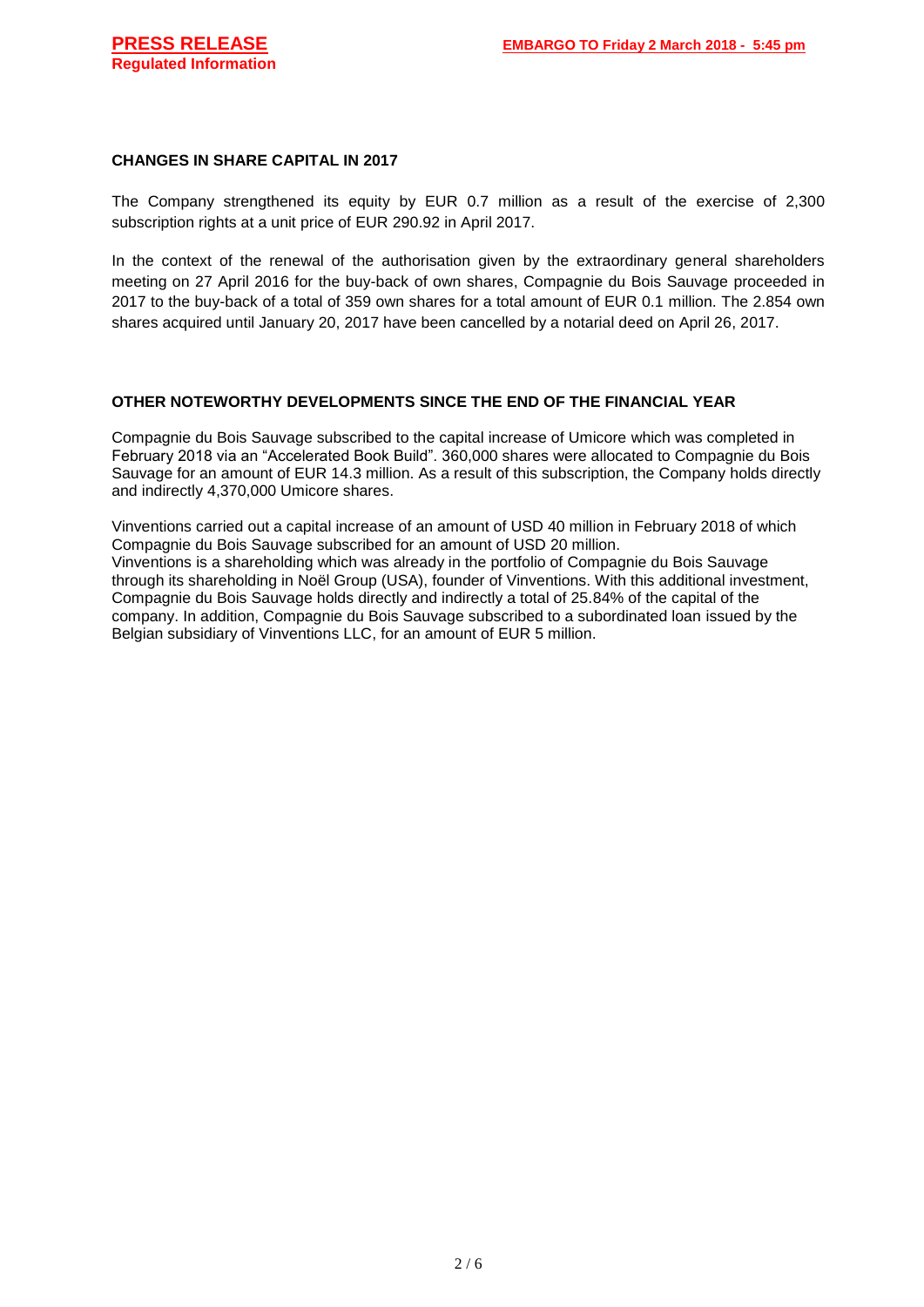# **Consolidated statement of comprehensive income as at 31 December (IFRS)**

| x € 1.000                                                                 | 2017       | 2016       |
|---------------------------------------------------------------------------|------------|------------|
|                                                                           |            |            |
| <b>Operating income</b>                                                   | 221.542    | 216.404    |
| Sales                                                                     | 207.687    | 198.798    |
| Interest and dividends                                                    | 12.946     | 15.612     |
| Rental income                                                             | 733        | 1.120      |
| Other income                                                              | 176        | 874        |
|                                                                           |            |            |
| <b>Operating expenses</b>                                                 | -188.652   | $-180.425$ |
| Purchasing                                                                | $-121.524$ | $-114.540$ |
| Personnel expenses                                                        | $-54.059$  | $-53.177$  |
| Amortizations, impairments and provisions                                 | -7.420     | $-8.237$   |
| <b>Financial expenses</b>                                                 | -4.392     | $-3.050$   |
| Other expenses                                                            | -1.257     | -1.421     |
|                                                                           |            |            |
| Share in the profit of shareholdings consolidated                         |            |            |
| using the equity method                                                   | 18.233     | 3.205      |
|                                                                           |            |            |
| Operating income before disposals, changes in fair                        |            |            |
| value and depreciations                                                   | 51.123     | 39.184     |
|                                                                           |            |            |
| Earnings on disposals                                                     | 15.903     | 6.675      |
| Changes in fair value and depreciations                                   | -4.144     | $-1.003$   |
|                                                                           |            |            |
| <b>Pre-tax profits</b>                                                    | 62.882     | 44.856     |
|                                                                           |            |            |
| Income taxes on profits                                                   | $-13.399$  | $-9.805$   |
|                                                                           |            |            |
| Profit for the year                                                       | 49.483     | 35.051     |
|                                                                           |            |            |
| Other elements of the comprehensive income                                | 44.199     | 13.543     |
| Items that will not be reclassified subsequently to result                | $-1.357$   | $-1.403$   |
| Share in the comprehensive income of shareholdings consolidated using the |            |            |
| equity method                                                             | $-1.357$   | $-1.403$   |
| Items that may be reclassified subsequently to result                     | 45.556     | 14.946     |
| Available for sale shareholdings                                          |            |            |
| Change in fair value                                                      | 55.313     | 17.469     |
| Transfer to profit and loss following depreciation                        | 0          | 0          |
| Transfer to profit and loss following disposal                            | $-3.971$   | $-2.976$   |
| Exchange differences on the conversion of activities abroad               | $-6.272$   | $-180$     |
| Share in the comprehensive income of shareholdings consolidated using the |            |            |
| equity method                                                             | 486        | 633        |
| Others                                                                    | 0          | 0          |
| <b>GLOBAL RESULT FOR THE YEAR</b>                                         | 93.682     | 48.594     |
|                                                                           |            |            |
| Profit for the year                                                       | 49.483     | 35.051     |
| Group's share                                                             | 45.251     | 31.437     |
| Non-controlling interest                                                  | 4.232      | 3.614      |
|                                                                           |            |            |
| Global result for the year                                                | 93.682     | 48.594     |
| Group's share                                                             | 89.450     | 44.980     |
| Non-controlling interest                                                  | 4.232      | 3.614      |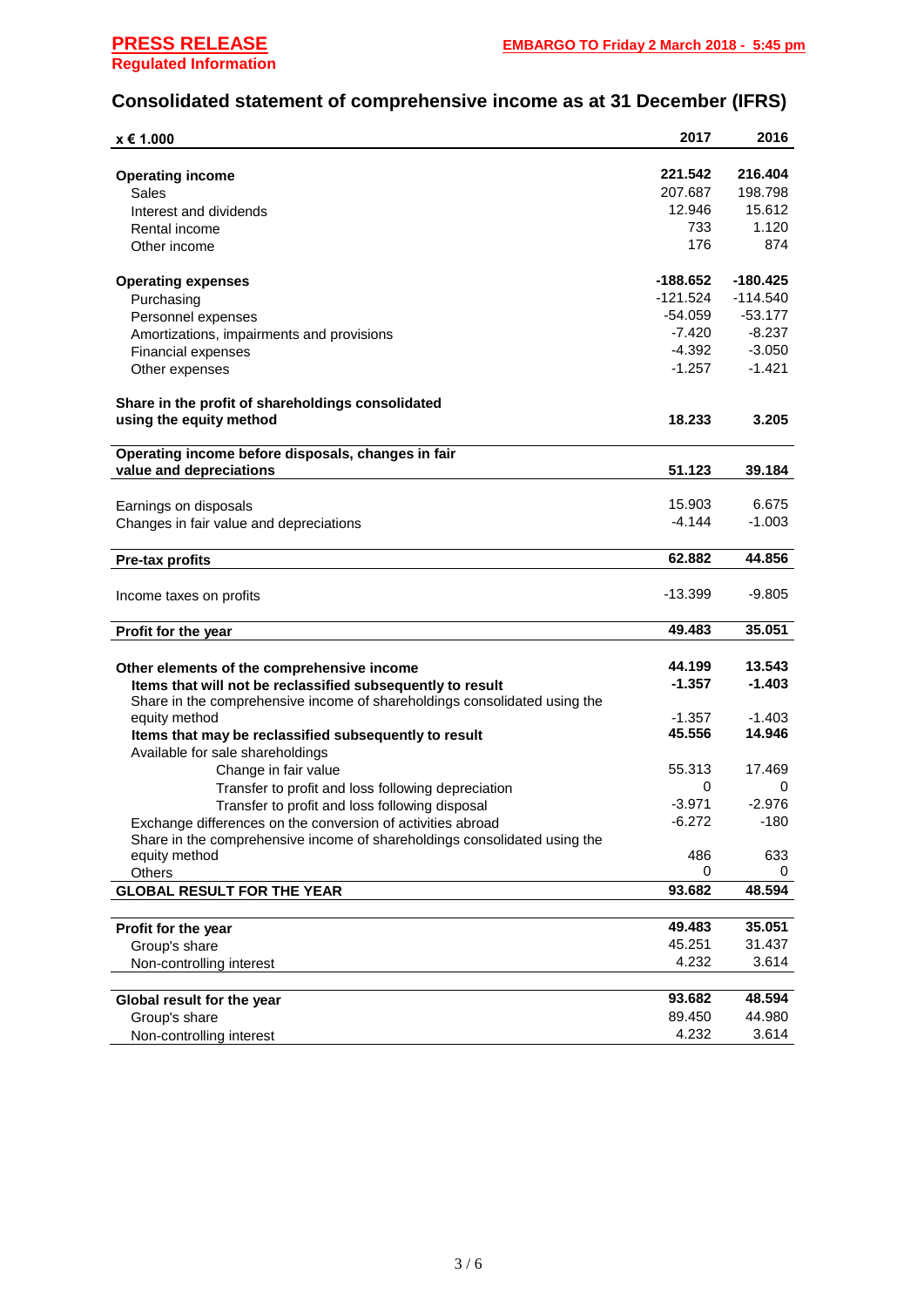The "**Operating results before disposals, changes in fair value and depreciations"** of Compagnie du Bois Sauvage were EUR 51.1 million vs EUR 39.2 million in 2016. This improvement of 32% is mainly due to:

- the increase of nearly 4% of UBCM (Chocolate Group: Neuhaus, Jeff de Bruges, Corné Port Royal and Artista Chocolates) and the maintening of a good operational profitability,
- the equity accounted investments results to EUR 18.2 million in 2017 compared to EUR 3.2 million in 2016. This strong growth is mainly due to the amount of net realized gains by Noël Group on the sale of its insulation division, the results of Recticel and the valuation of the property held by Fidentia,
- the results of Berenberg Bank who, beside its operating result recorded an earnout component on the sale in 2016 of its holding in Universal Investment GmbH,

The **"net result group share"** of EUR 45.3 million takes into account the result of earnings on disposal of EUR 15.9 million of which EUR 9.2 million related to the sale of the holding in Ogeda, an impairment loss of EUR -4.1 million and an income tax expense of EUR 13.4 million.

The **"net global result group share"** is EUR 89.5 million compared to EUR 45 million in 2016. This amount corresponds to the net result (group share) mainly adjusted by the changes in fair value of the stakes in Umicore (EUR 49.3 million), Berenberg Bank (EUR 7.2 million) and Serendip (EUR -1.5 million), transfers to profit and loss following disposal of EUR -4 million (Gotham City I, Matignon Technologies II and Bone Therapeutics), as well as by foreign exchange differences arising from conversion adjustments on non-euro zone currencies (EUR -6.3 million).

The Group showed a net consolidated cash surplus of EUR 11.2 million on 31 December 2017.

After payment of the 2016 dividend (EUR 12.6 million) and after deduction of the Company shares repurchased in 2017 (EUR 0,1 million), the Group's equity stands at EUR 482.2 million compared to EUR 405.2 million in 2016.

#### **DIVIDEND**

The Board of Directors will propose to the ordinary general meeting to continue its policy of steady dividend growth and to raise it to a gross amount of EUR 7.60 per share.

#### **INTRINSIC VALUE**

Based on the stock market prices on 31 December 2017 for all listed companies, on an expert valuation for the real estate and the participation in Noël Group, on an internal valuation on the basis of market criteria for the participations in UBCM and Berenberg Bank and on the net asset value (IFRS) or the subscription price for the last capital increases for the other participations, the intrinsic value per share on 31 December 2017 was EUR 435.46 (based upon the number of "in the money" shares that supposes only the exercise of warrants whose strike price is below the stock market price).

The stock market price of Compagnie du Bois Sauvage on 31 December 2017 showed a discount of 17.8% compared to that amount.

#### **PARTICIPATING INTERESTS**

The consolidated result on 31 December 2017 is globally in line with forecasts.

#### **OUTLOOK FOR THE CURRENT FINANCIAL YEAR**

The Board remains confident in the quality of the group's assets and cautious about its short/mediumterm outlook.

#### **AUDITOR'S REPORT**

The auditor Deloitte Réviseurs d'Entreprises confirmed that its audit, completed in substantive terms, did not reveal any major corrections that need to be made to the accounting information provided in the press release.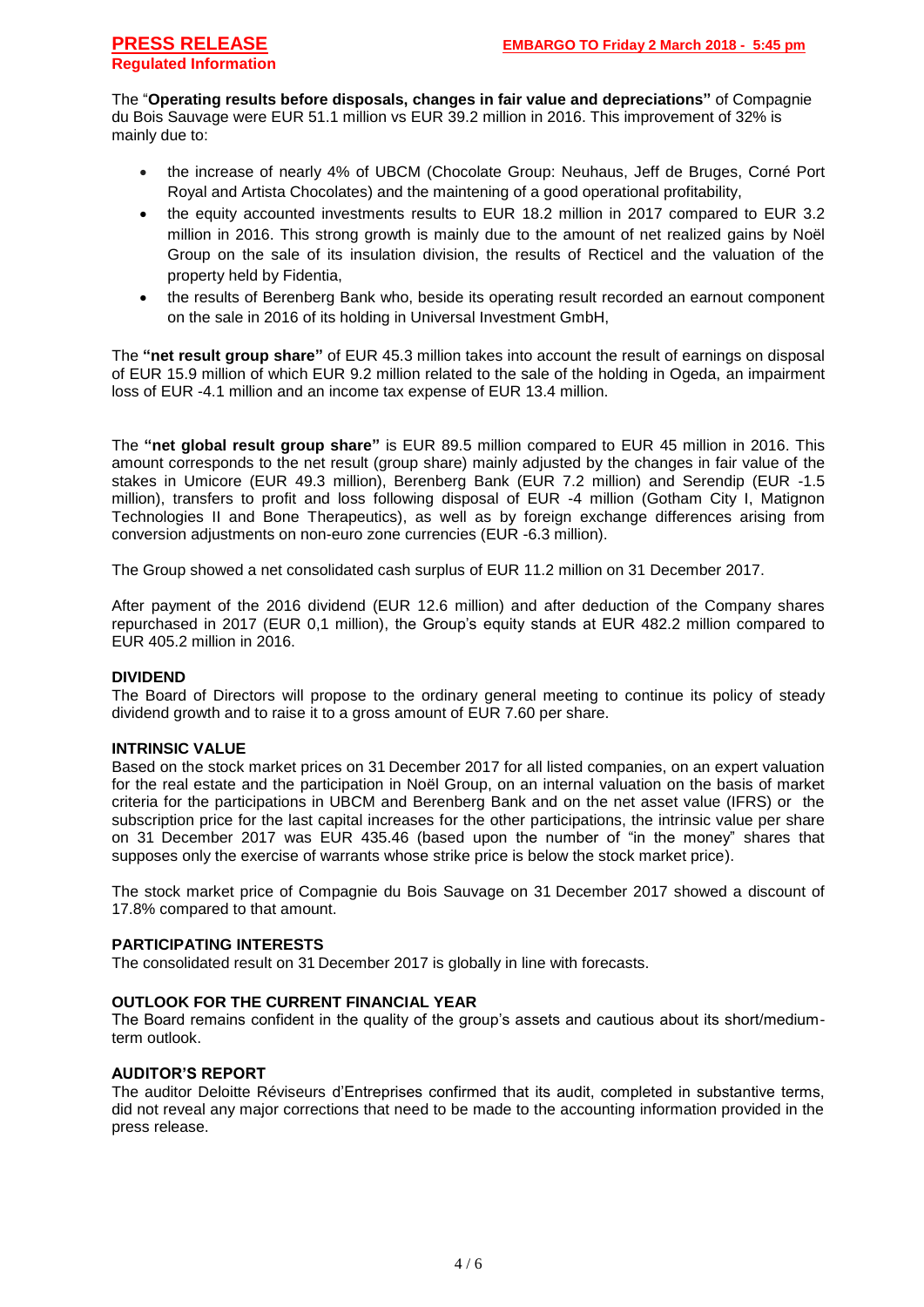### **ALTERNATIVE PERFORMANCE INDICATORS**

Intrinsic value: the intrinsic value represents consolidated shareholders' equity adjusted for the difference between the market value and the book value of the fully consolidated holdings or according to the equity method.

Consolidated cash-flow**:** the consolidated cash-flow is the sum of current and non-current assets, financial assets at fair value through profit or loss, cash and cash equivalents.

Consolidated net debt – consolidated net cash-surplus**:** the consolidated net debt (if negative) / consolidated net cash-surplus (if positive) is the consolidated cash-flow less current and non-current "borrowings".

#### **FINANCIAL CALENDAR**

25 April 2018 Ordinary general meeting 2 May 2018 Dividend ex-date 3 May 2018 Dividend record date 4 May 2018 Dividend payment date<br>7 September 2018 (5:45 pm) First half 2018 results 7 September 2018 (5:45 pm)

23 March 2018 Publication of annual report on the www.bois-sauvage.be site

**Contacts** Benoît DECKERS CEO GSM: 0475 44 15 96